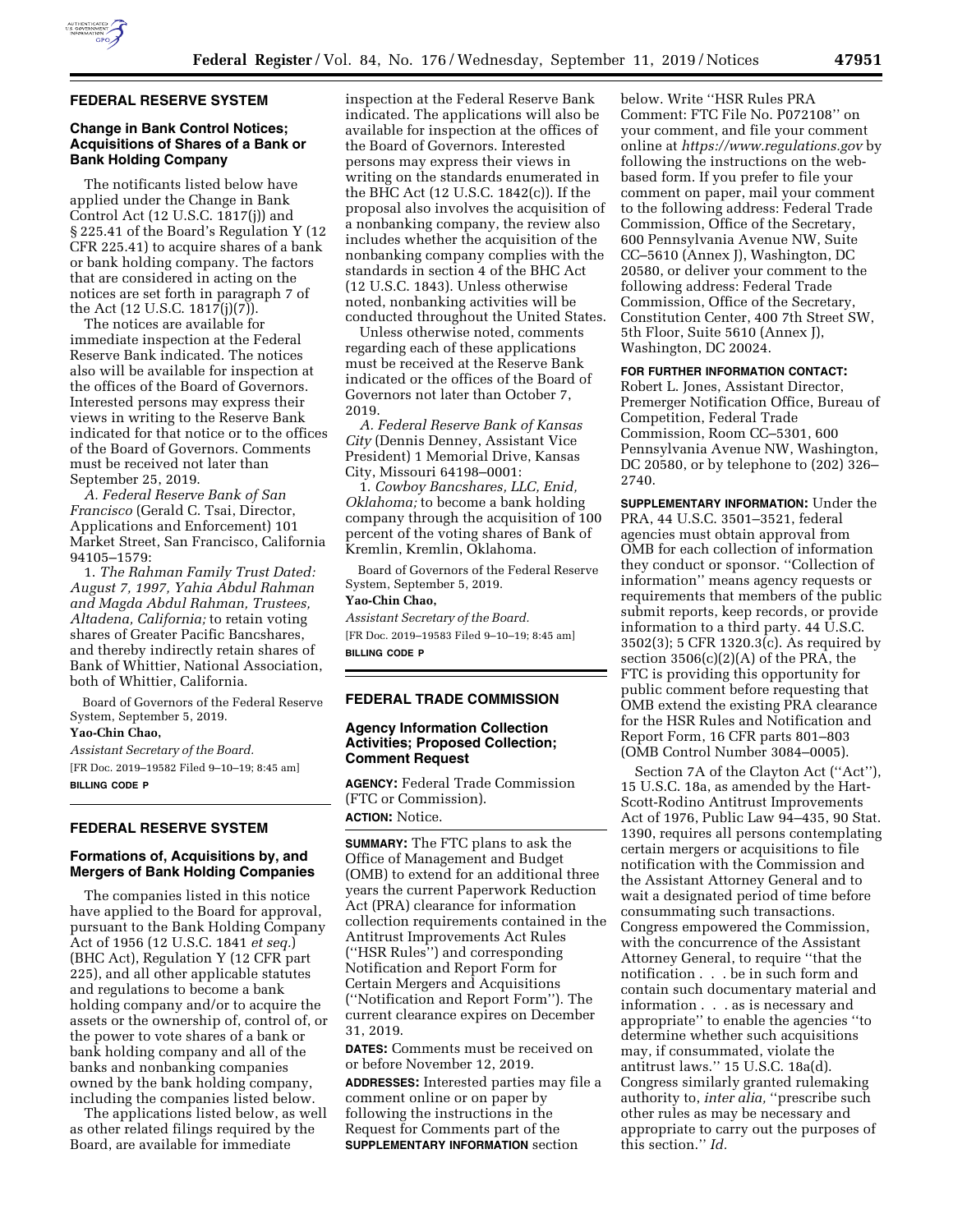Pursuant to that section, the Commission, with the concurrence of the Assistant Attorney General, developed the HSR Rules and the corresponding Notification and Report Form. The following discussion presents the FTC's PRA burden analysis regarding completion of the Notification and Report Form. Under the HSR Rules, two types of filings are made: Non-index and index. ''Index'' filings pertain to banking transactions which Clayton Act Sections 7A(c)(6) and (c)(8) exempt from the requirements of the premerger notification program because they are subject to the approval of other agencies, but only if copies of the information submitted to these other agencies are also submitted to the FTC. Non-exempt transactions which are filed in accordance with HSR Rules are referred to as ''non-index'' filings.

#### **Burden Statement**

The following burden estimates are primarily based on FTC data concerning the number of HSR filings and staff's informal consultations with leading HSR counsel for outside parties.

#### *Estimated Total Annual Hours*

In fiscal year 2018, there were 4,188 non-index filings. Based on an average annual increase in filings of 5.3% in fiscal years 2016–2018, FTC staff projects a total of 4,410 non-index filings in fiscal year 2019. For fiscal years 2020–2022, the time-period for which PRA clearance will be requested from OMB, the FTC projects an average of 4,894 non-index filings per year, assuming a 5.3% increase each year. For index filings, staff bases its estimate on a rough average of five filings per year over that same interval (fiscal years 2016–2018) to project a total of five index filings for fiscal year 2019, as well as for fiscal years 2020–2022. Retaining prior assumptions, FTC staff estimates that non-index filings require, on average, approximately 37 hours per filing and that index filings require an average of two hours per filing.1

On rare occasions, a transaction for which the HSR filing is automatically withdrawn during the merger review process (due to the parties' Securities and Exchange Commission filing indicating that the transaction has been terminated) could be subsequently restarted. Based on experience to date, this would occur approximately once every fifteen years, *i.e.,* a historical

frequency of 0.067 transactions per year. FTC staff believes that this new filing would require the same work and diligence as any new non-index filing. Assuming, then, an average of 37 hours for one transaction, when applied to a historical frequency of 0.067, this amounts to an annual average of three hours, rounded up, for a withdrawn transaction later restarted.

Thus, the total estimated hours burden is 181,091 hours [(4,894 nonindex filings  $\times$  37 hours/each) + (three index filings × two hours/each) + (one withdrawn transaction later restarted  $\times$ three hours))].

### *Estimated Total Annual Labor Cost*

Using the burden hours (181,091) estimated above and applying an estimated average of \$460/hour for executive and/or attorney compensation, staff estimates that the total labor cost associated with the HSR Rules and the Notification and Report Form is approximately \$83,301,860.

### *Estimated Total Annual Non-Labor Cost*

The applicable requirements impose minimal start-up costs, as businesses subject to the HSR Rules generally have or obtain necessary equipment for other business purposes. Staff believes that the above requirements necessitate ongoing, regular training so that covered entities stay current and have a clear understanding of federal mandates, but such training would be subsumed within the ordinary training that employees receive.

### **Request for Comments**

Pursuant to Section 3506(c)(2)(A) of the PRA, the FTC invites comments on: (1) Whether the proposed collection of information is necessary for the proper performance of the functions of the agency, including whether the information will have practical utility; (2) the accuracy of the agency's estimate of the burden of the proposed collection of information, including the validity of the methodology and assumptions used; (3) ways to enhance the quality, utility, and clarity of the information to be collected; and (4) ways to minimize the burden of the collection of information on those who are to respond. All comments must be received on or before November 12, 2019.

You can file a comment online or on paper. For the FTC to consider your comment, we must receive it on or before November 12, 2019. Write ''HSR Rules PRA Comment: FTC File No. P072108'' on your comment. Postal mail addressed to the Commission is subject to delay due to heightened security screening. As a result, we encourage you to submit your comments online, or to send them to the Commission by courier or overnight service. To make sure that the Commission considers your online comment, you must file it through the *<https://www.regulations.gov>* website by following the instructions on the webbased form. Your comment—including your name and your state—will be placed on the public record of this proceeding, including the *[https://](https://www.regulations.gov) [www.regulations.gov](https://www.regulations.gov)* website. As a matter of discretion, the Commission tries to remove individuals' home contact information from comments before placing them on *[www.regulations.gov.](http://www.regulations.gov)* 

If you file your comment on paper, write ''HSR Rules PRA Comment: FTC File No. P072108'' on your comment and on the envelope, and mail your comment to the following address: Federal Trade Commission, Office of the Secretary, 600 Pennsylvania Avenue NW, Suite CC–5610 (Annex J), Washington, DC 20580, or deliver your comment to the following address: Federal Trade Commission, Office of the Secretary, Constitution Center, 400 7th Street SW, 5th Floor, Suite 5610 (Annex J), Washington, DC 20024. If possible, submit your paper comment to the Commission by courier or overnight service.

Because your comment will be placed on the publicly accessible FTC website at *[www.regulations.gov,](http://www.regulations.gov)* you are solely responsible for making sure that your comment does not include any sensitive or confidential information. In particular, your comment should not include any sensitive personal information, such as your or anyone else's Social Security number; date of birth; driver's license number or other state identification number, or foreign country equivalent; passport number; financial account number; or credit or debit card number. You are also solely responsible for making sure that your comment does not include any sensitive health information, such as medical records or other individually identifiable health information. In addition, your comment should not include any ''trade secret or any commercial or financial information which . . . . is privileged or confidential''—as provided by Section 6(f) of the FTC Act, 15 U.S.C. 46(f), and FTC Rule 4.10(a)(2), 16 CFR 4.10(a)(2) including in particular competitively sensitive information such as costs, sales statistics, inventories, formulas, patterns, devices, manufacturing processes, or customer names.

Comments containing material for which confidential treatment is requested must be filed in paper form,

<sup>1</sup> Index filings are incorporated into the FTC's currently cleared burden estimates, but the task of filing a copy of information provided to another agency requires significantly less time than ''nonindex'' filings created for filing in compliance with the HSR rules.